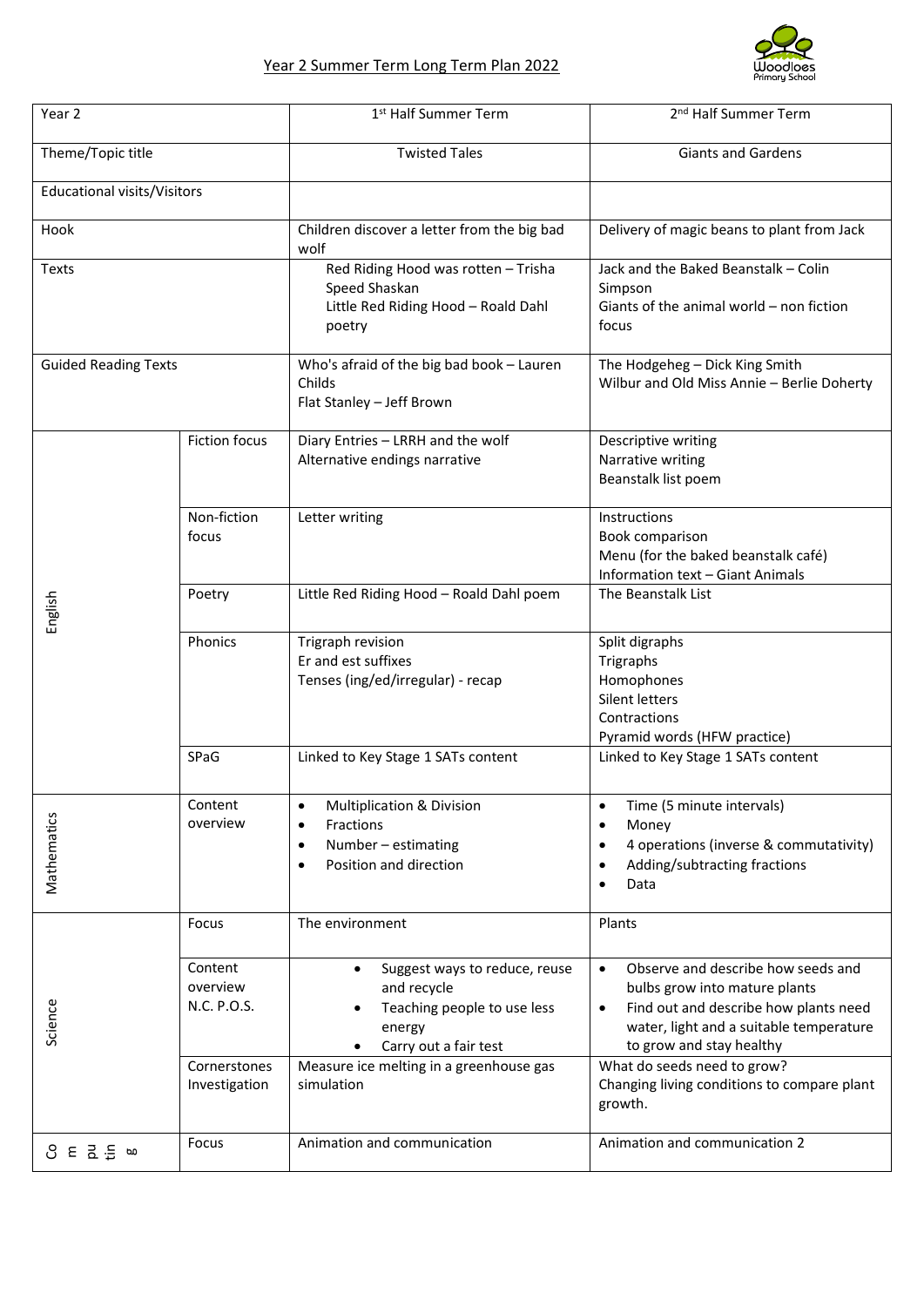

|                                  | N.C. subject<br>content  | Digital literacy (email to Grandma (2<br>$\bullet$<br>animate)<br>Use technology safely and respectfully,<br>$\bullet$<br>keeping personal information private                                                      | Branching database - linked to science<br>$\bullet$<br>topic of plants (continuation of 2<br>animate)                                                                                          |
|----------------------------------|--------------------------|---------------------------------------------------------------------------------------------------------------------------------------------------------------------------------------------------------------------|------------------------------------------------------------------------------------------------------------------------------------------------------------------------------------------------|
|                                  | Online safety<br>message | Communicate safely respecting other people                                                                                                                                                                          | Identify false information                                                                                                                                                                     |
| Geography                        | Focus                    |                                                                                                                                                                                                                     | Where we live - improving our local area                                                                                                                                                       |
|                                  | N.C. subject<br>content  |                                                                                                                                                                                                                     | Use simple fieldwork and observational<br>$\bullet$<br>skills to identify ways to improve the<br>local environment                                                                             |
|                                  | Focus                    | Schools in the past                                                                                                                                                                                                 |                                                                                                                                                                                                |
| History                          | N.C. subject<br>content  | Develop an awareness of the past, using<br>$\bullet$<br>common words and phrases relating to<br>the passing of time<br>Identify similarities and differences<br>٠<br>between their own life and past<br>generations |                                                                                                                                                                                                |
| Physical education               | Content<br>overview      | Onside Coaching: Athletics                                                                                                                                                                                          | Sending and striking                                                                                                                                                                           |
|                                  | N.C. subject<br>content  | Master basic movements including<br>$\bullet$<br>running, jumping, throwing and<br>catching, as well as developing balance,<br>agility and coordination, and begin to<br>apply these in a range of activities       | Master basic skills linked to stop, pass<br>$\bullet$<br>and hit an object (with a bat or racquet)                                                                                             |
| and design<br>ξ                  | Focus                    |                                                                                                                                                                                                                     | The natural world                                                                                                                                                                              |
|                                  |                          |                                                                                                                                                                                                                     | Create and explore:<br>Fruit faces - Giuseppe Arcimboldo<br>Minibeast salt dough<br>Sunflowers - Vincent Van Gogh                                                                              |
|                                  | N.C. subject<br>content  |                                                                                                                                                                                                                     | Use a range of materials creatively to<br>$\bullet$<br>design and make products<br>Develop art and design techniques<br>linked to pattern through creating<br>patterns using natural materials |
| Desig<br>n and<br>techn<br>ology | Focus<br>N.C. subject    | Moving Pictures - mechanisms<br>Design, make, use, understand and                                                                                                                                                   | Global garden menu<br>Prepare and cook food - nutrition<br>٠                                                                                                                                   |
|                                  | content                  | evaluate sliders and wheels                                                                                                                                                                                         |                                                                                                                                                                                                |
| Music                            | Focus                    | Friendship Song by Joanna Mangona and<br>Pete Readman                                                                                                                                                               | Reflect, rewind and replay                                                                                                                                                                     |
|                                  | N.C. subject<br>content  | Sing the song and improvise using<br>voices and/or instruments within<br>the song                                                                                                                                   | Prepare for a performance of songs<br>and activities from the year.                                                                                                                            |
| PSHE                             |                          | Living in the wider world<br>relationships                                                                                                                                                                          |                                                                                                                                                                                                |
| نيا<br>ڪ                         |                          |                                                                                                                                                                                                                     | Ceremonies<br>Places of worship<br>Sikhism<br>Pilgrimages<br>Creation stories                                                                                                                  |